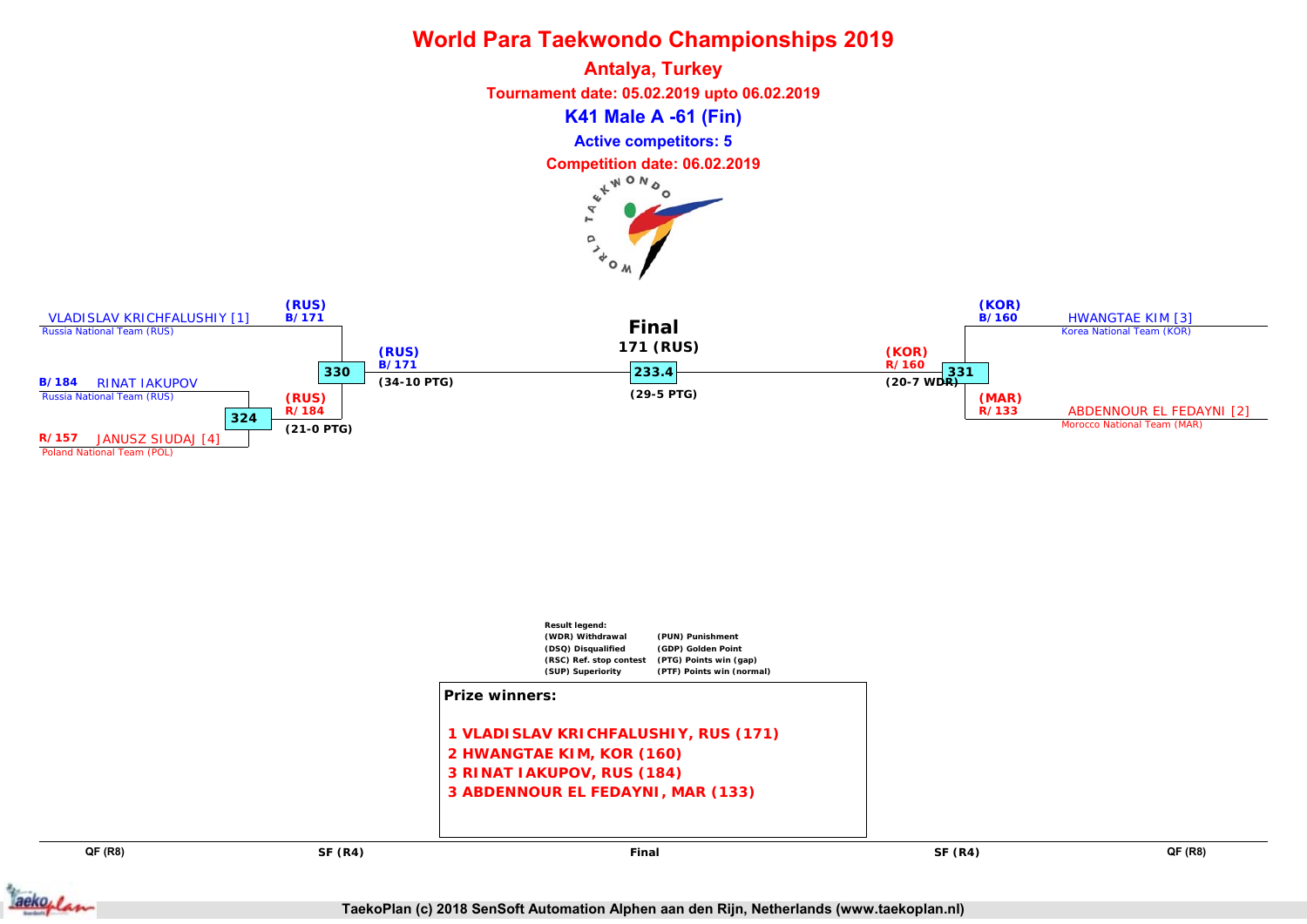**Antalya, Turkey Tournament date: 05.02.2019 upto 06.02.2019 K41 Male A -75 (Fly) Active competitors: 3 Competition date: 06.02.2019**  $\circ$ ر  $\lambda_{\rm o}$ 





**SF (R4) SF (R4)**



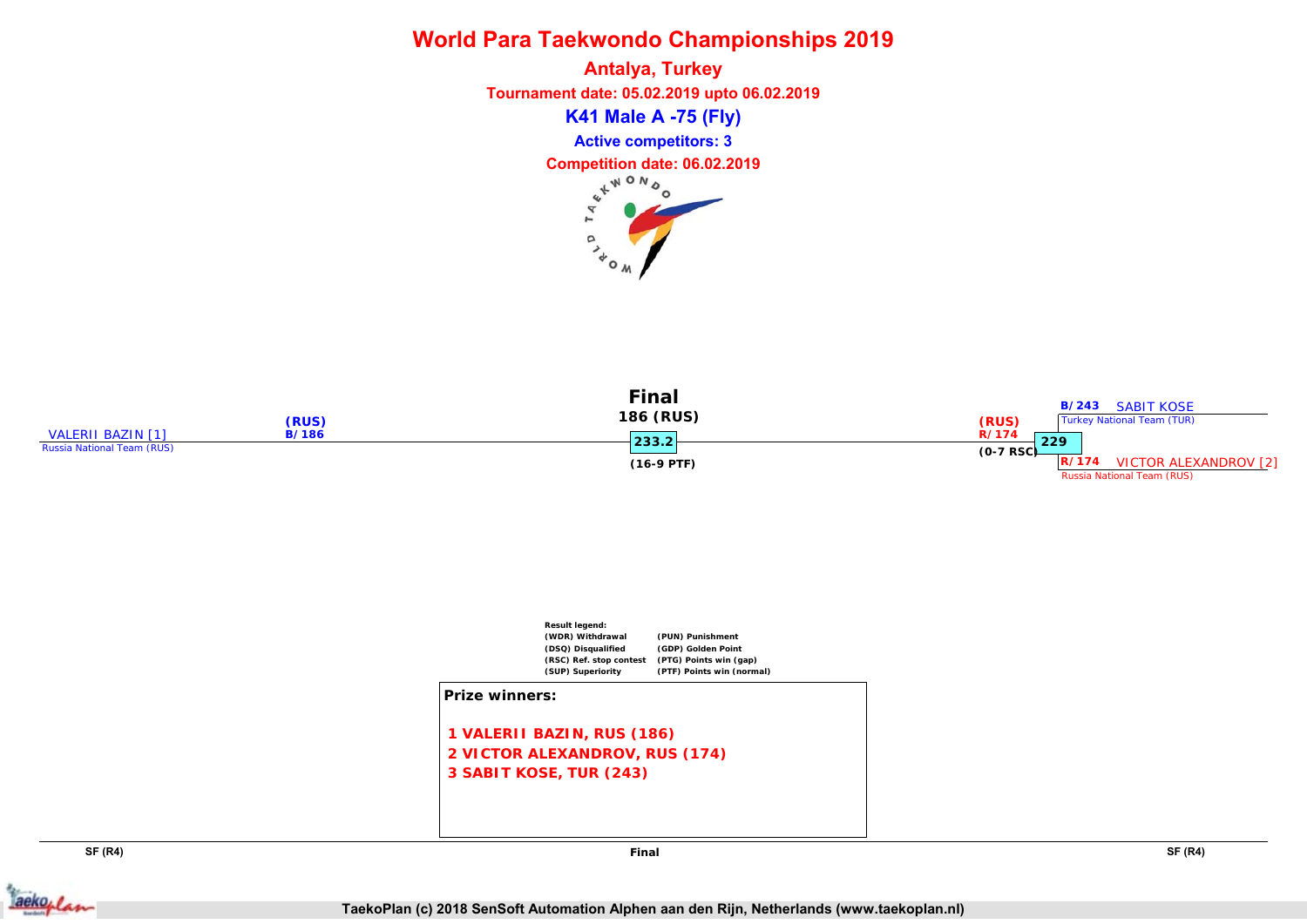**Antalya, Turkey Tournament date: 05.02.2019 upto 06.02.2019 K41 Male A +75 (Bantam) Active competitors: 3 Competition date: 05.02.2019** p

 $\lambda_{\rm o}$ 





**SF (R4) SF (R4)**



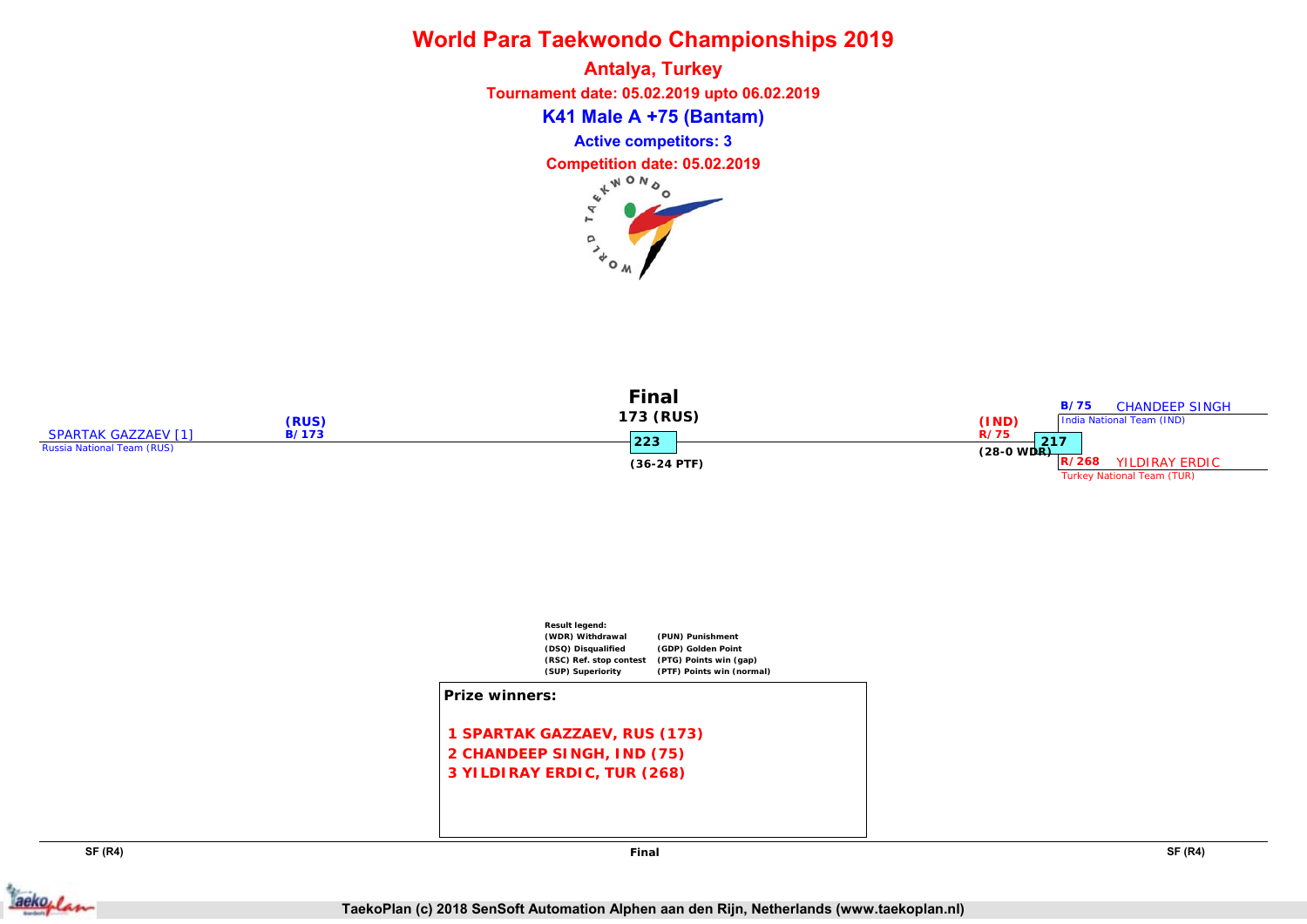**Antalya, Turkey Tournament date: 05.02.2019 upto 06.02.2019 K41 Female A -49 (Fin) Active competitors: 3 Competition date: 05.02.2019** p ر  $\lambda_{\rm o}$ 





**SF (R4) SF (R4)**

**Final**

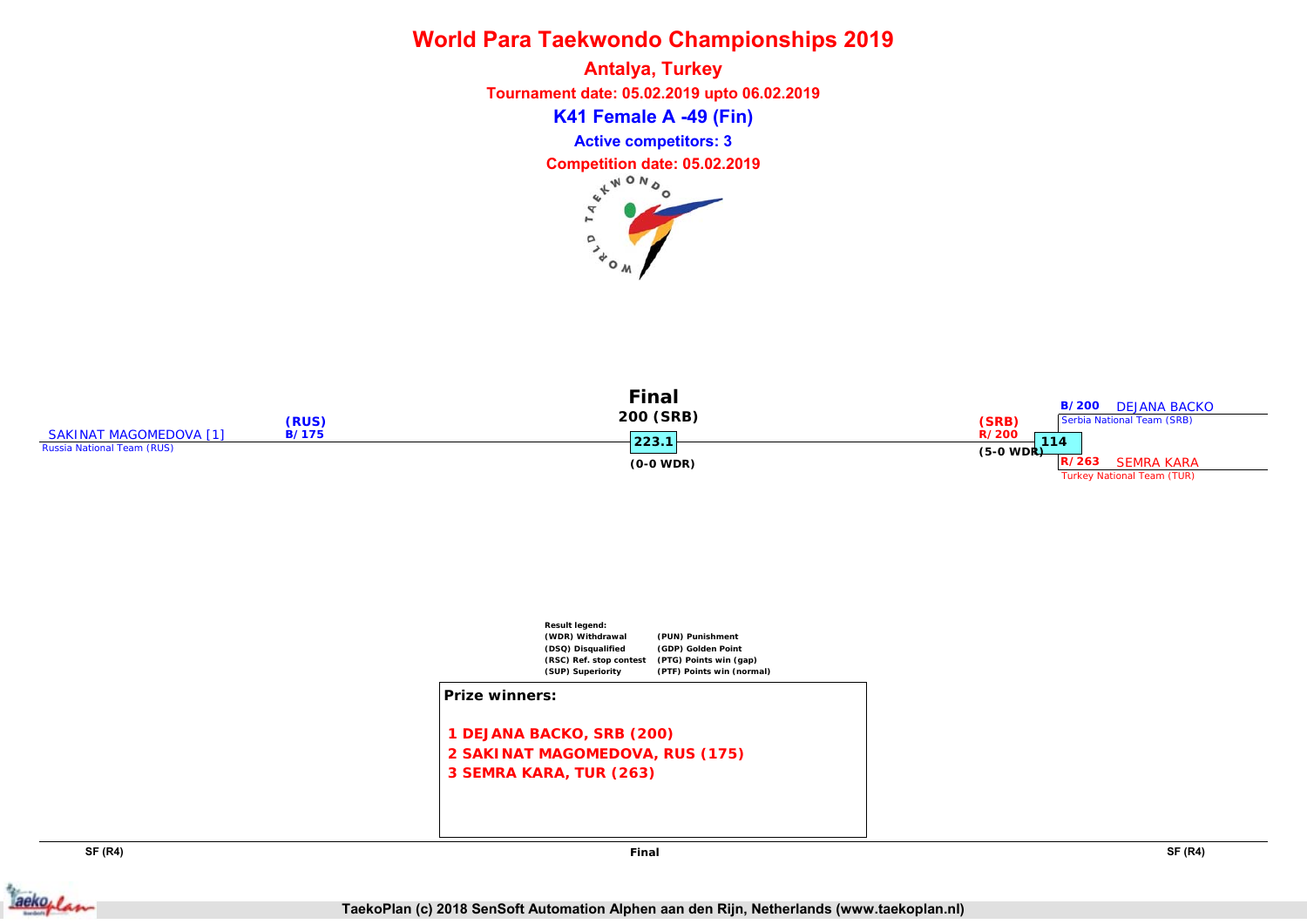**Antalya, Turkey Tournament date: 05.02.2019 upto 06.02.2019 K41 Female A +58 (Bantam) Active competitors: 2 Competition date: 06.02.2019**  $\circ$ 



 $\frac{1}{\sqrt{6}}$ 



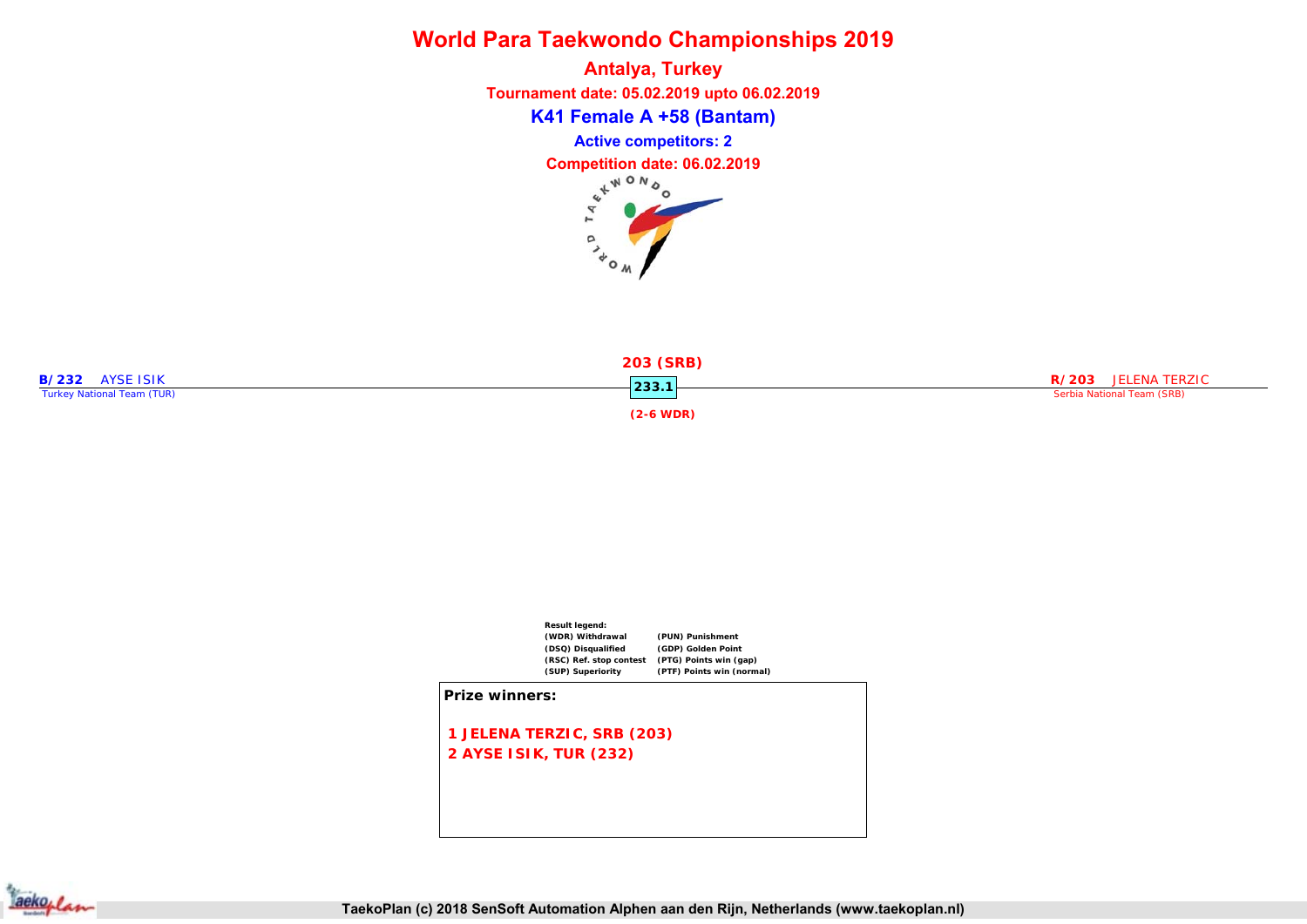

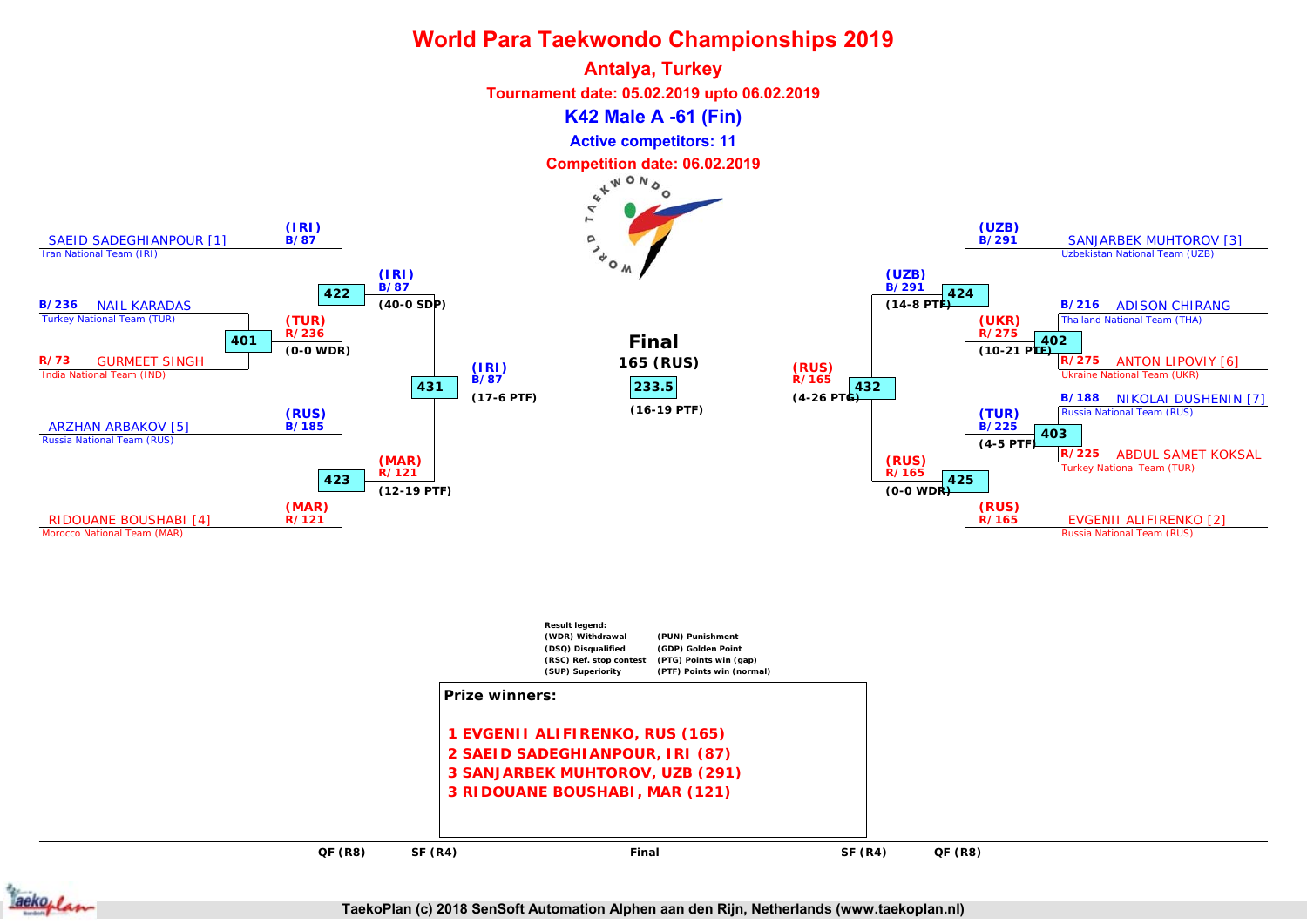



**QF (R8) QF (R8)**

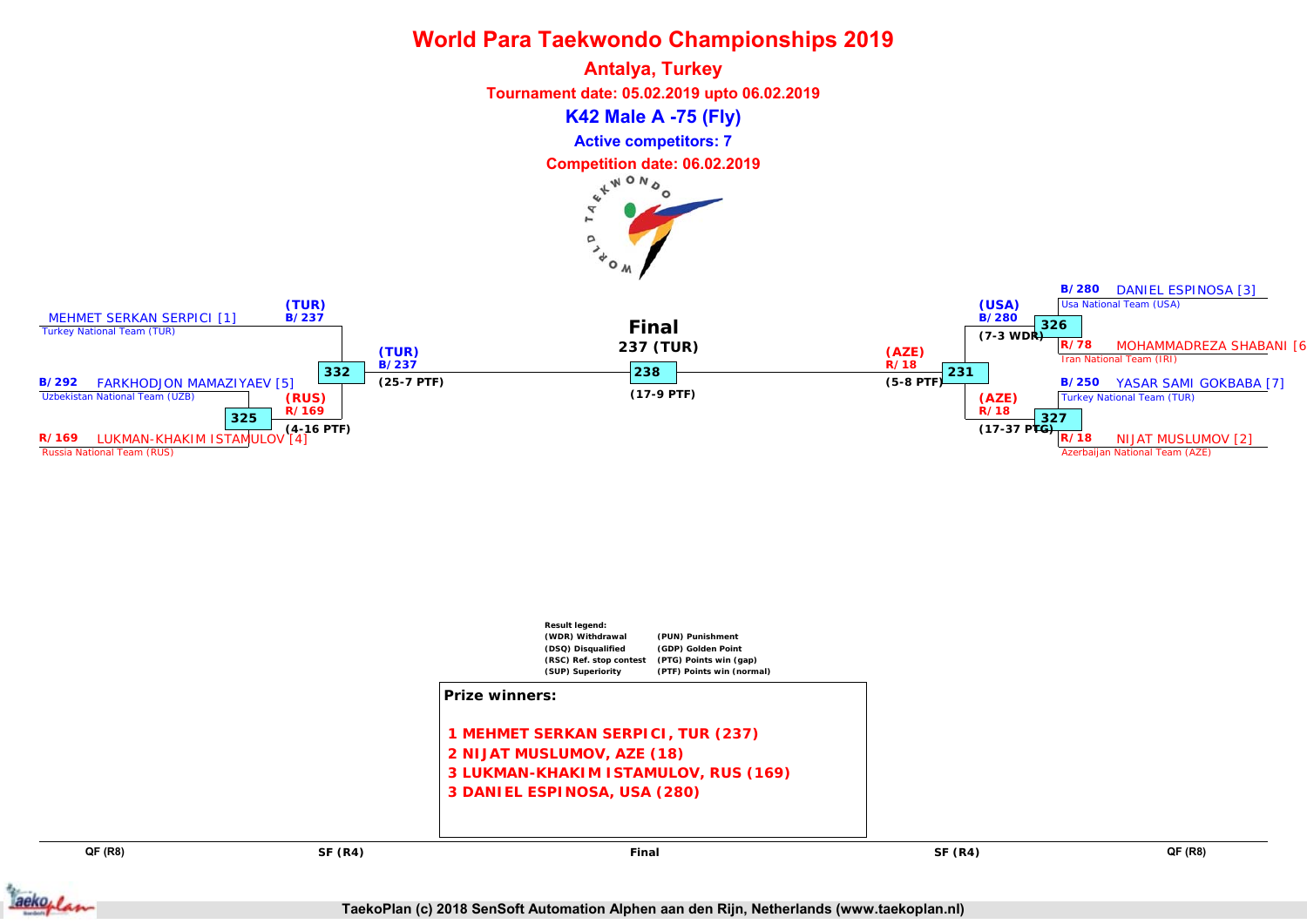



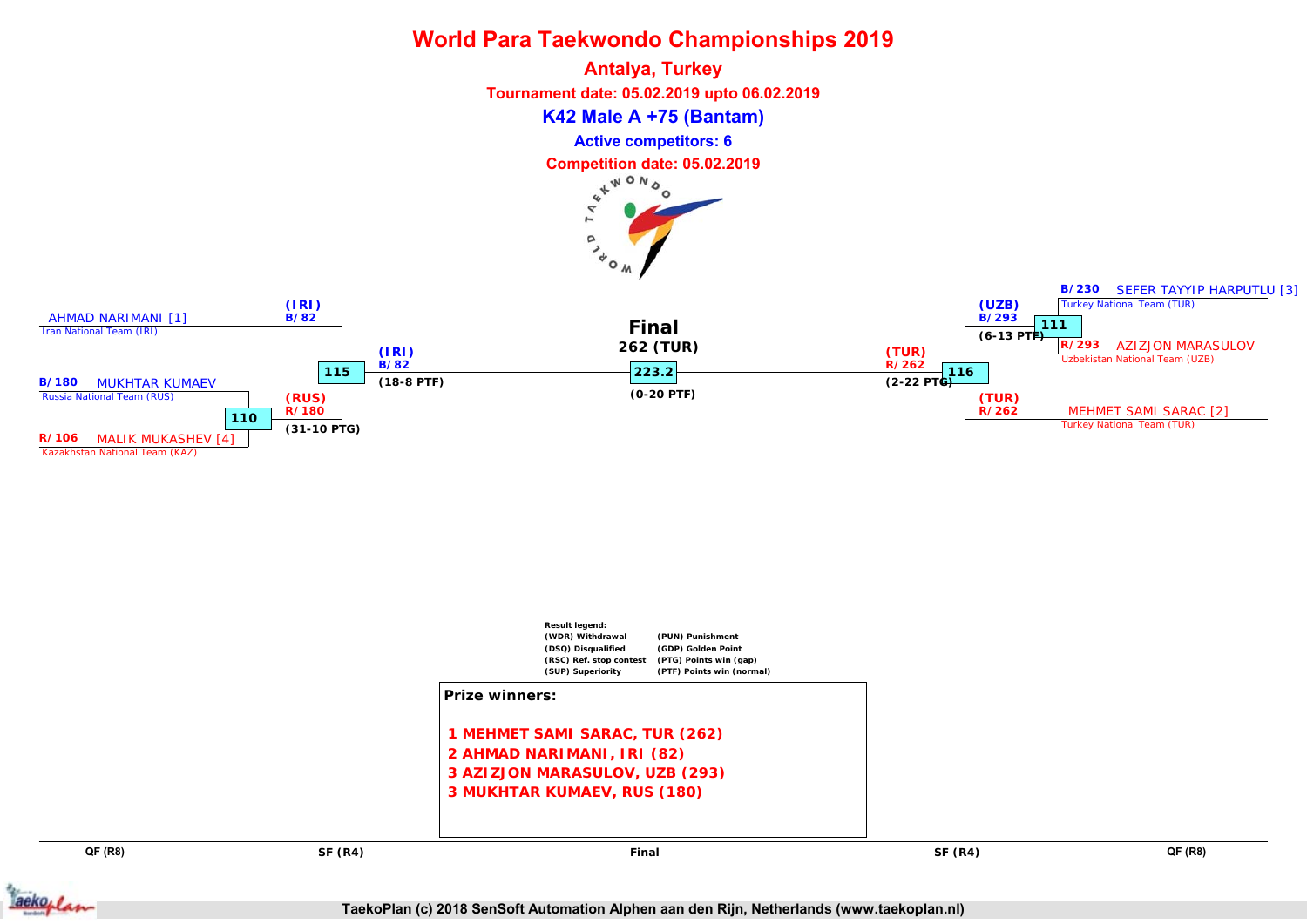

aekoplan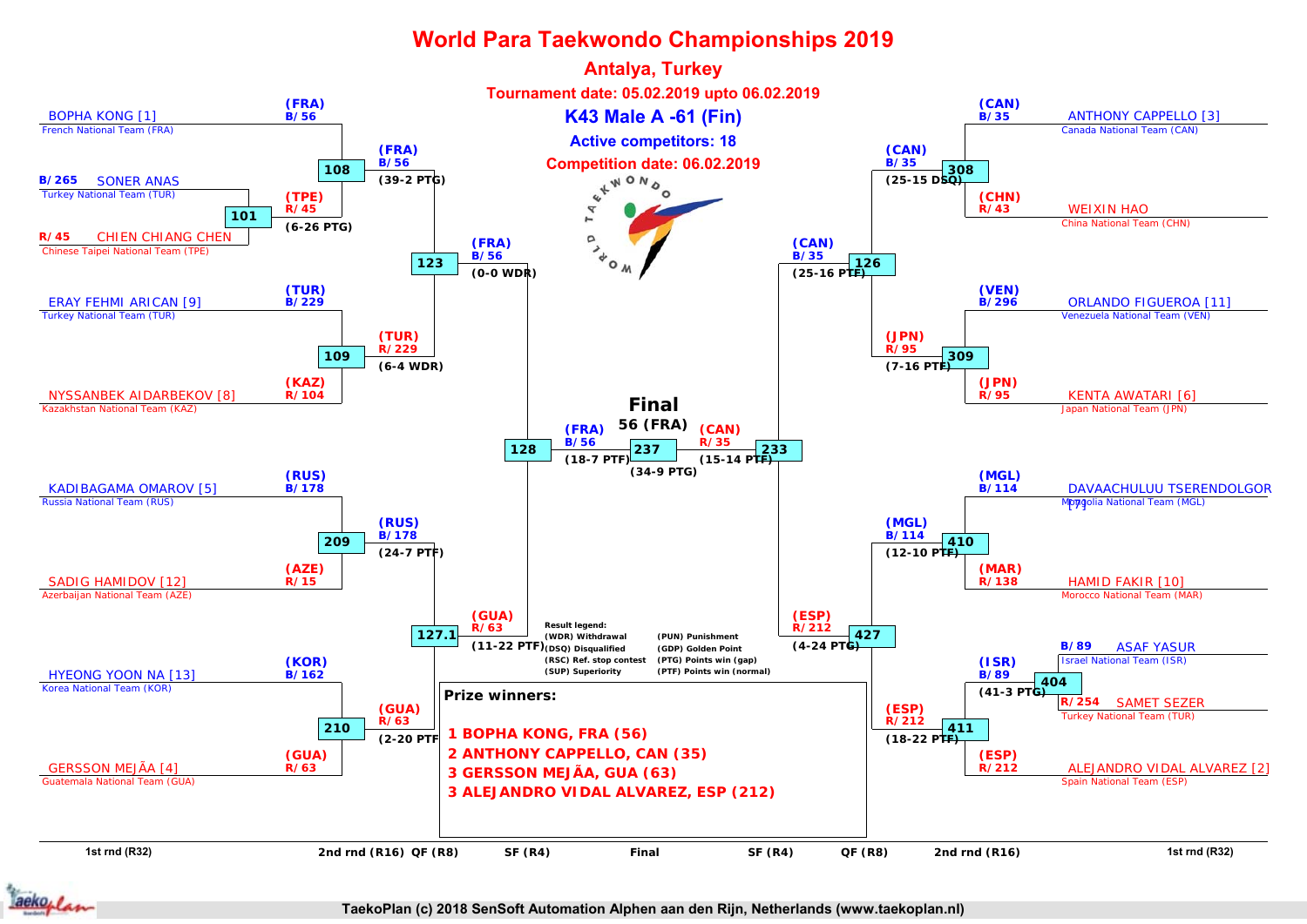



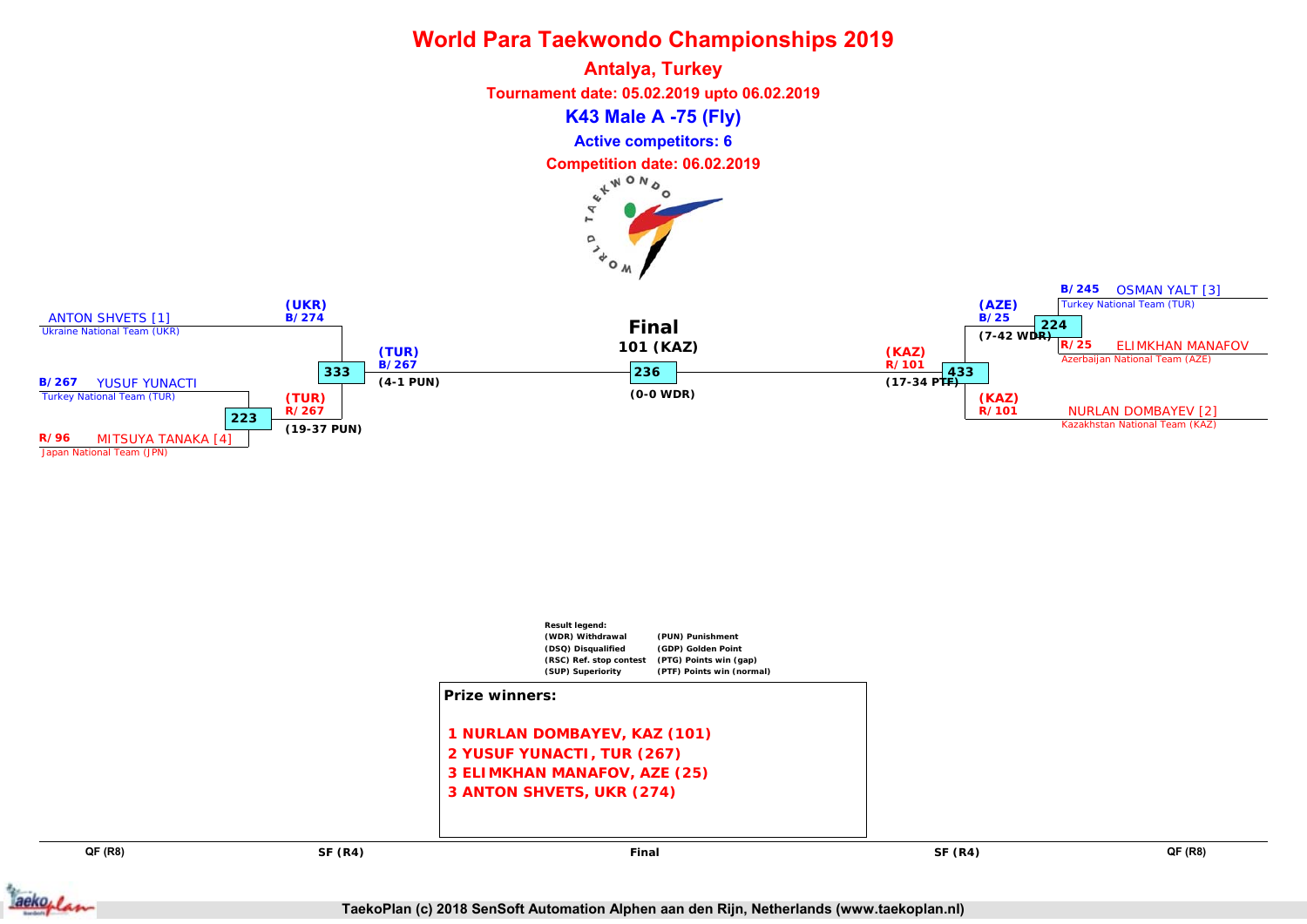**K43 Male A +75 (Bantam) Antalya, Turkey Tournament date: 05.02.2019 upto 06.02.2019 Competition date: 05.02.2019 Active competitors: 4**

> $\alpha$  $\lambda$ <sub> $\phi$ </sub>







**SF (R4) SF (R4)**

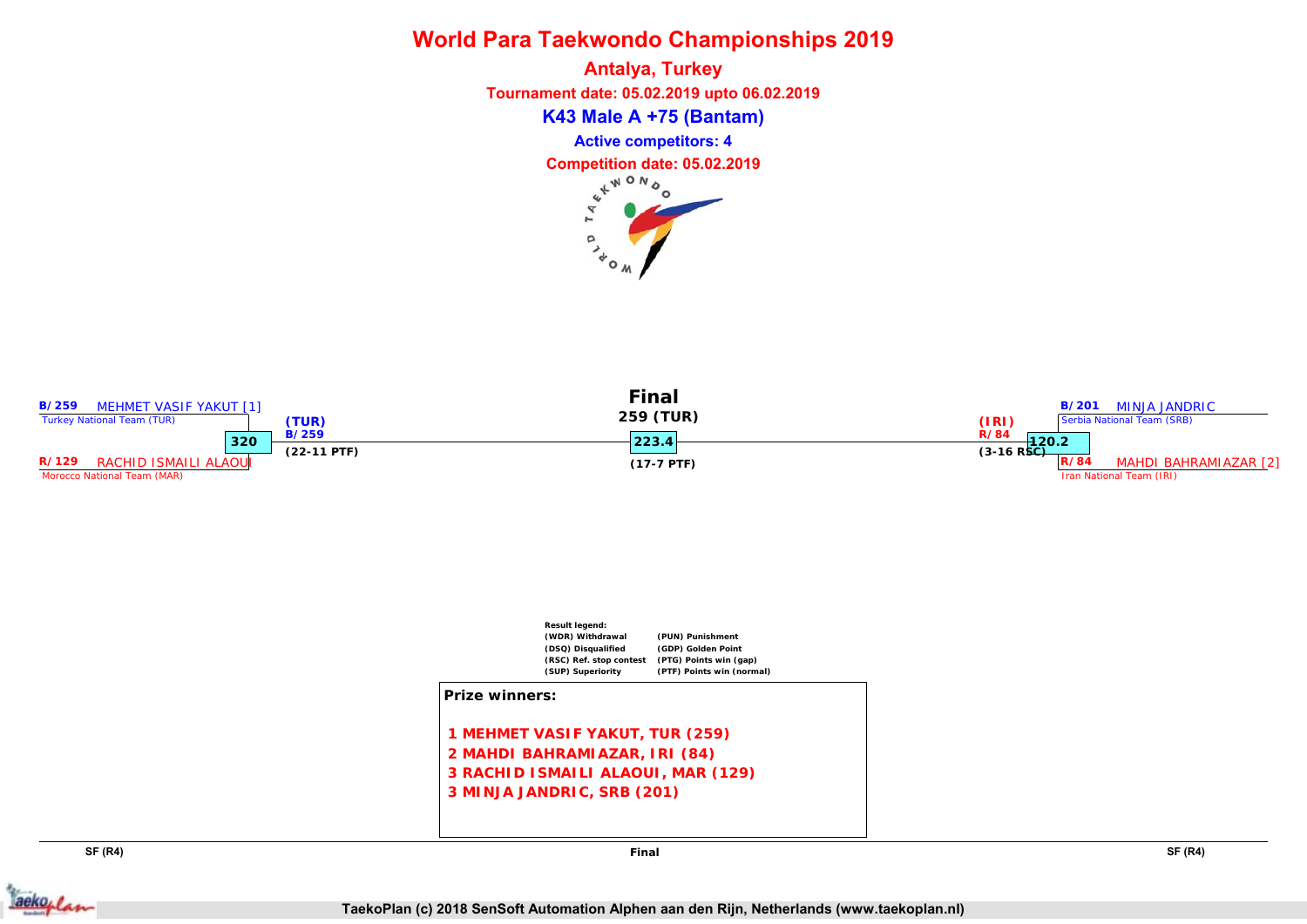**Antalya, Turkey Tournament date: 05.02.2019 upto 06.02.2019 K43 Female A -49 (Fin) Active competitors: 5 Competition date: 05.02.2019** r.  $\alpha$ 

 $40<sub>o</sub>$ 





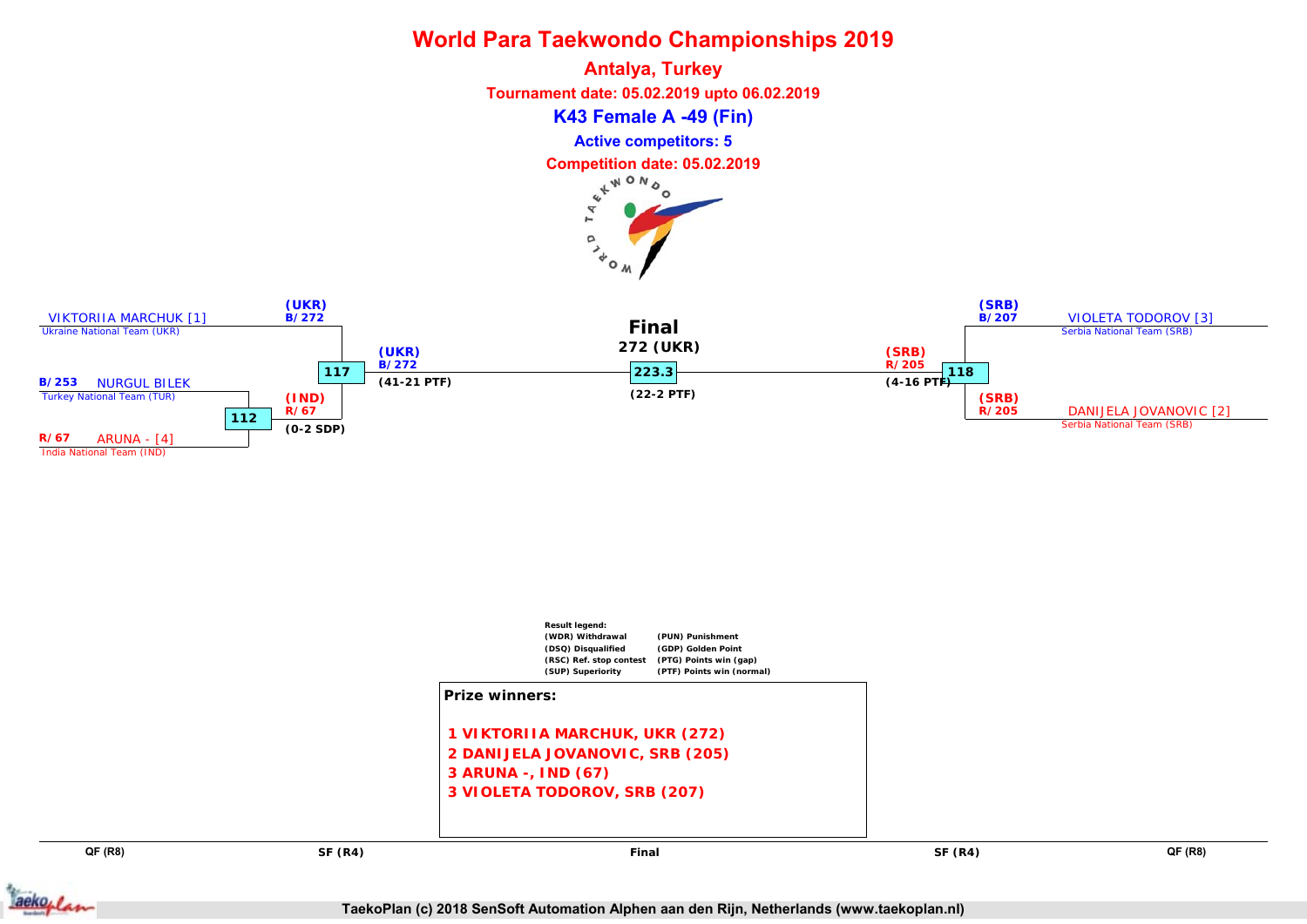**K43 Female A +58 (Bantam) Antalya, Turkey Tournament date: 05.02.2019 upto 06.02.2019 Competition date: 06.02.2019 Active competitors: 3**

> p  $\lambda_{\rm o}$





**SF (R4) SF (R4)**



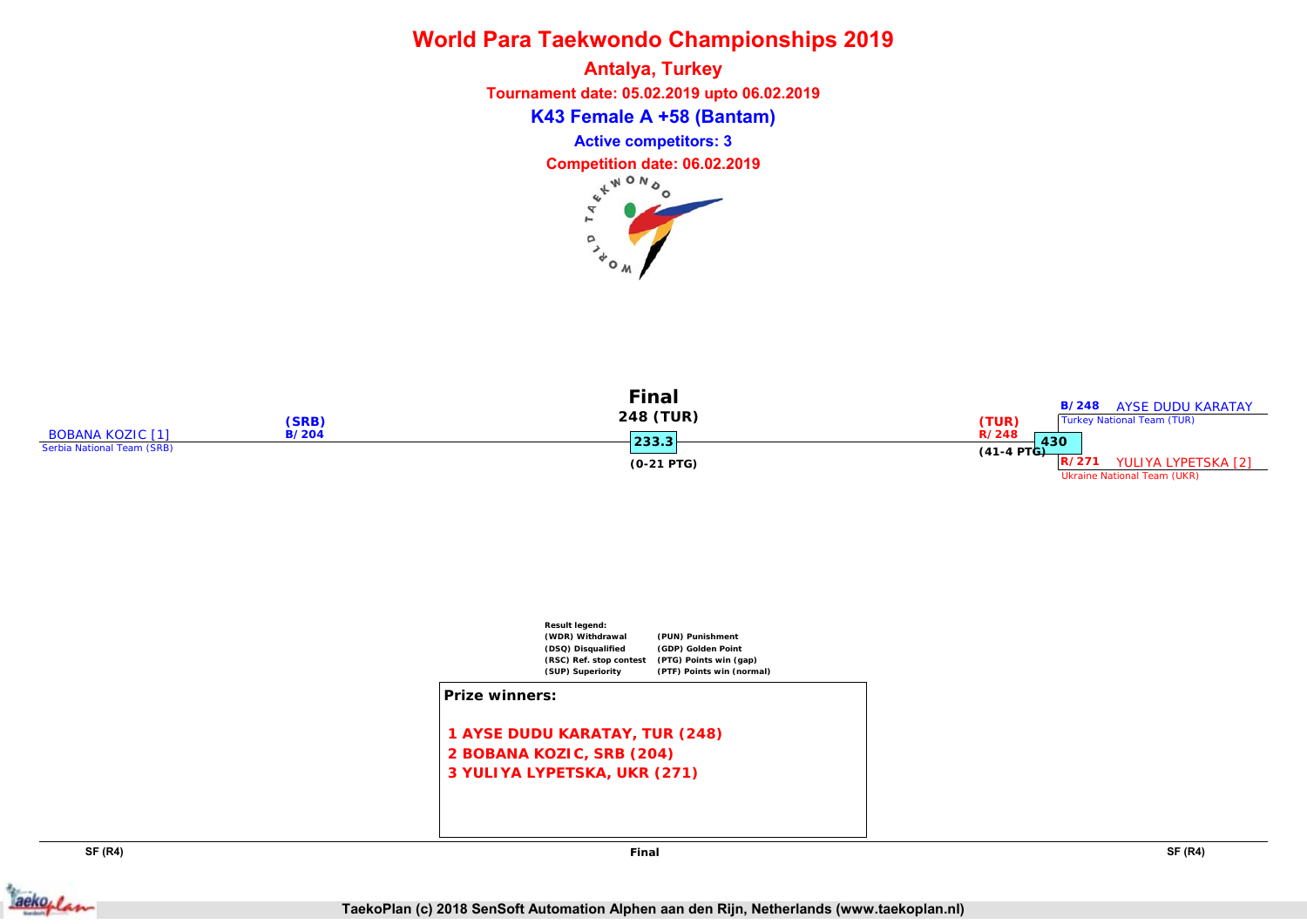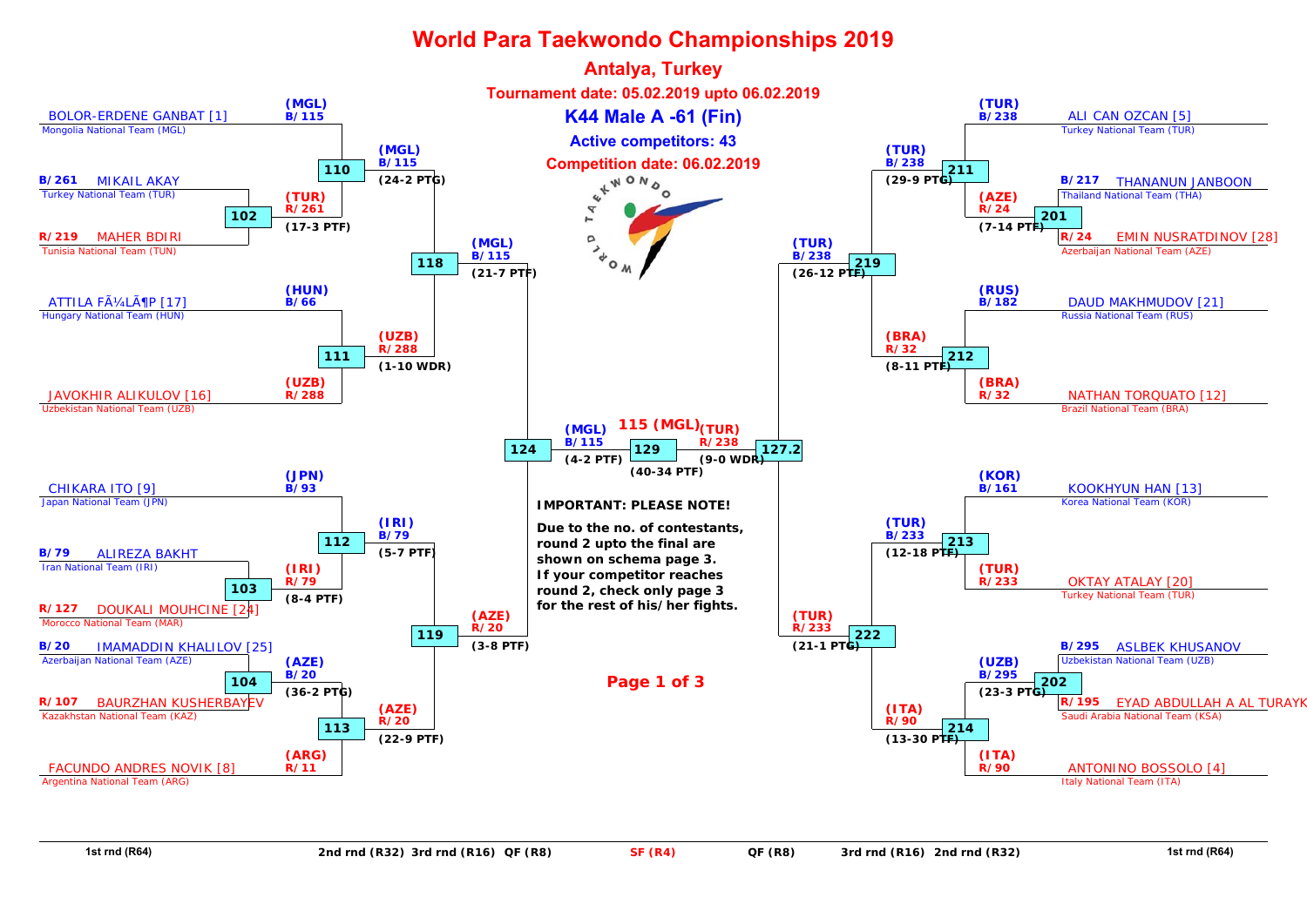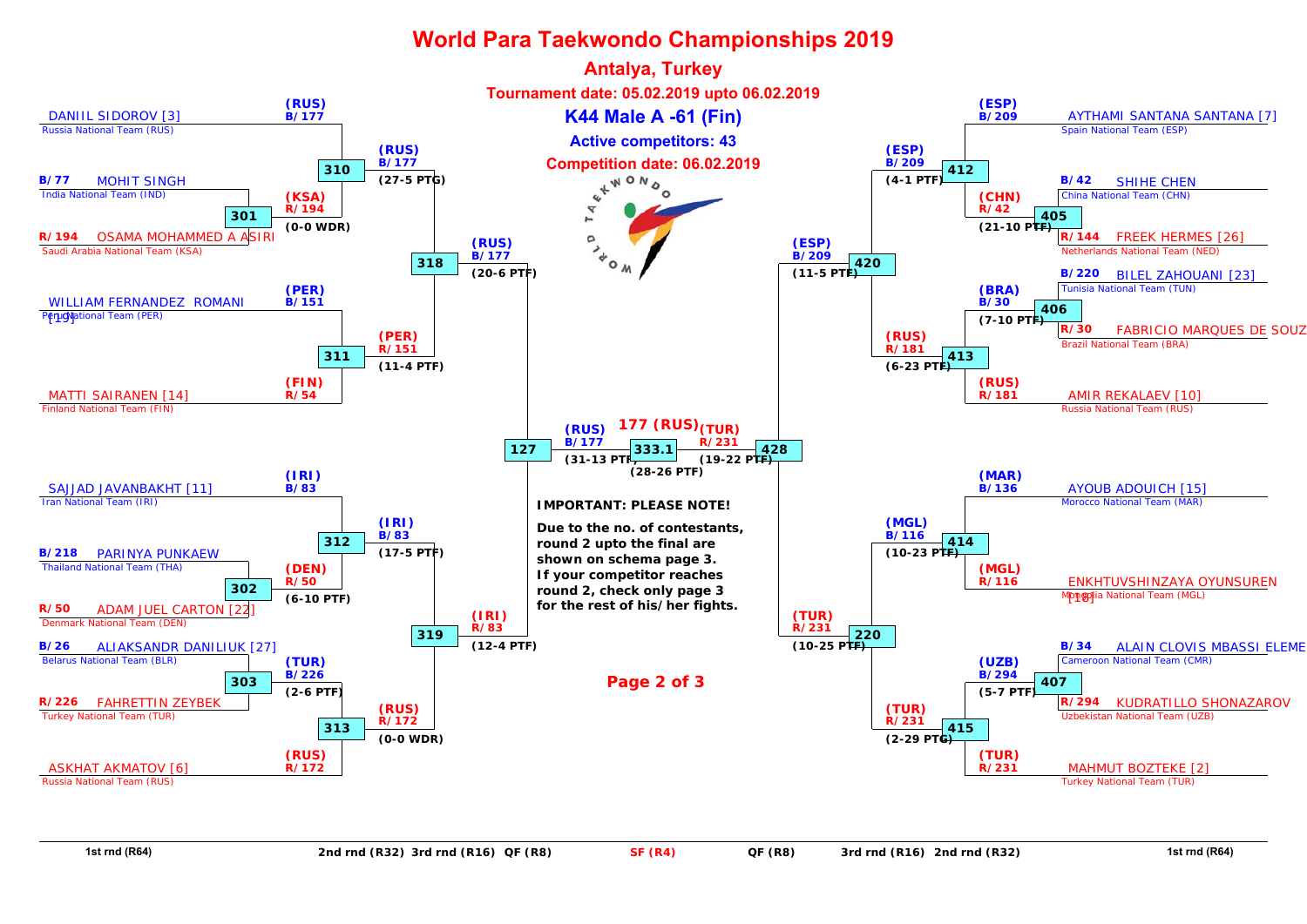

aekoplan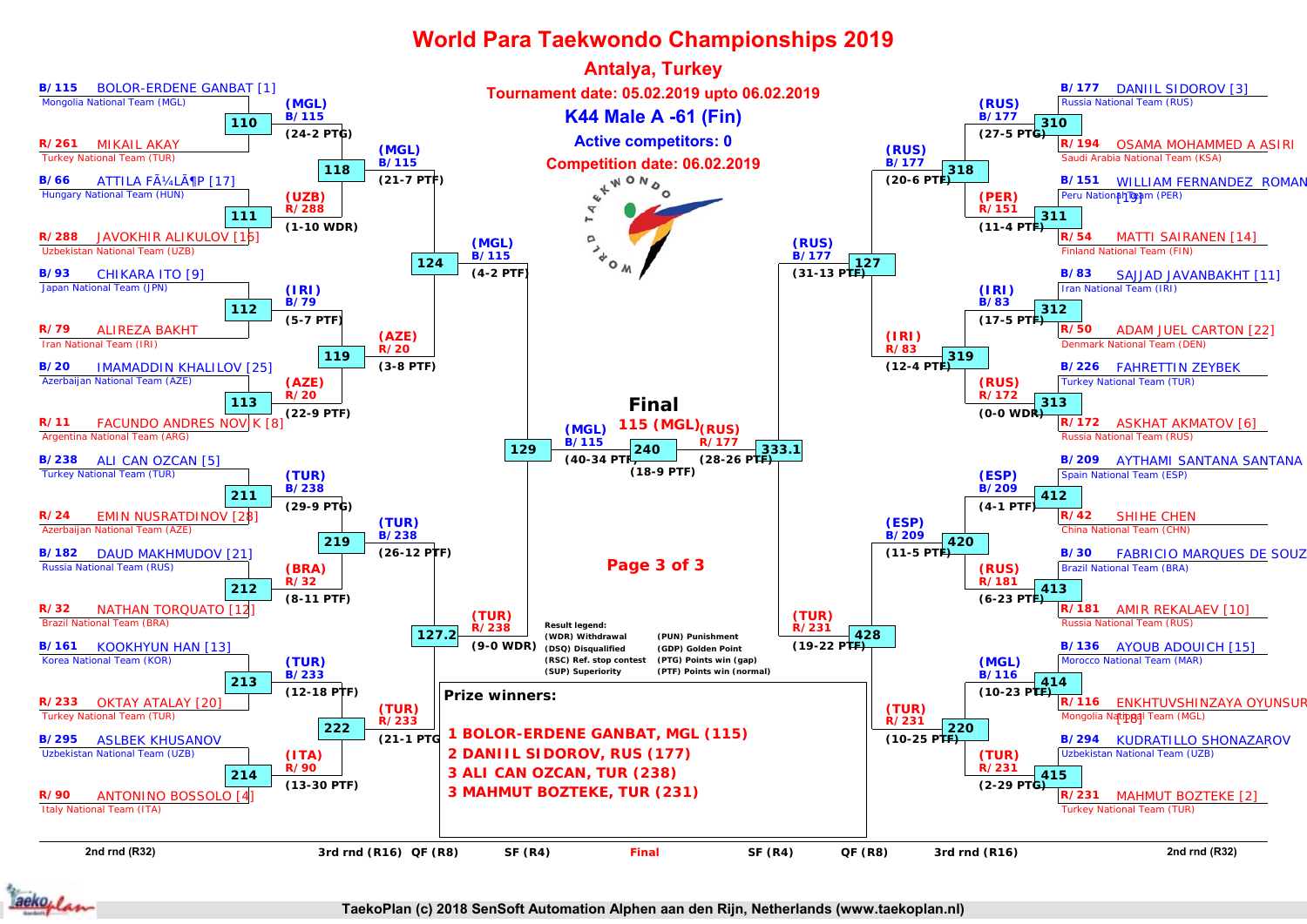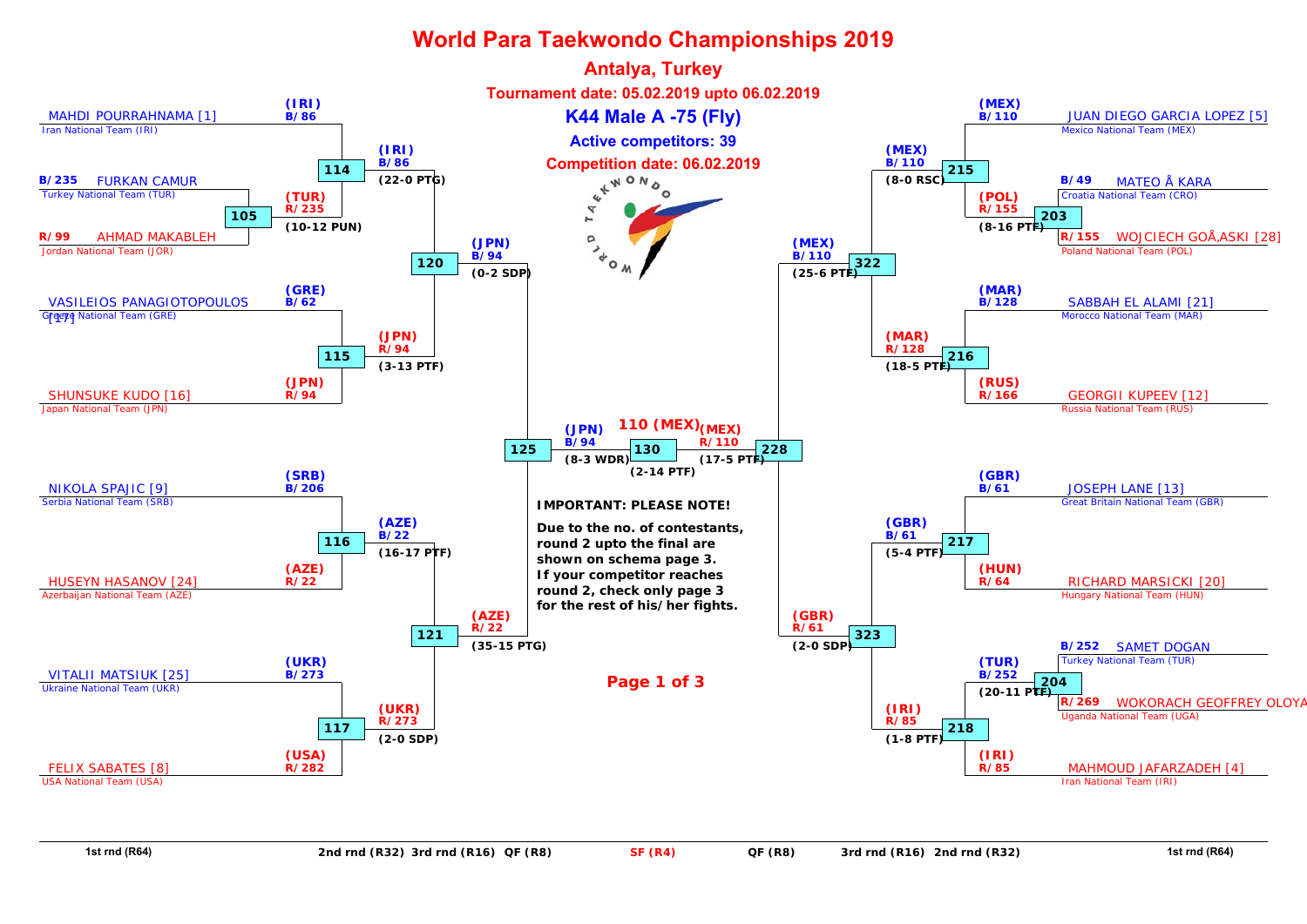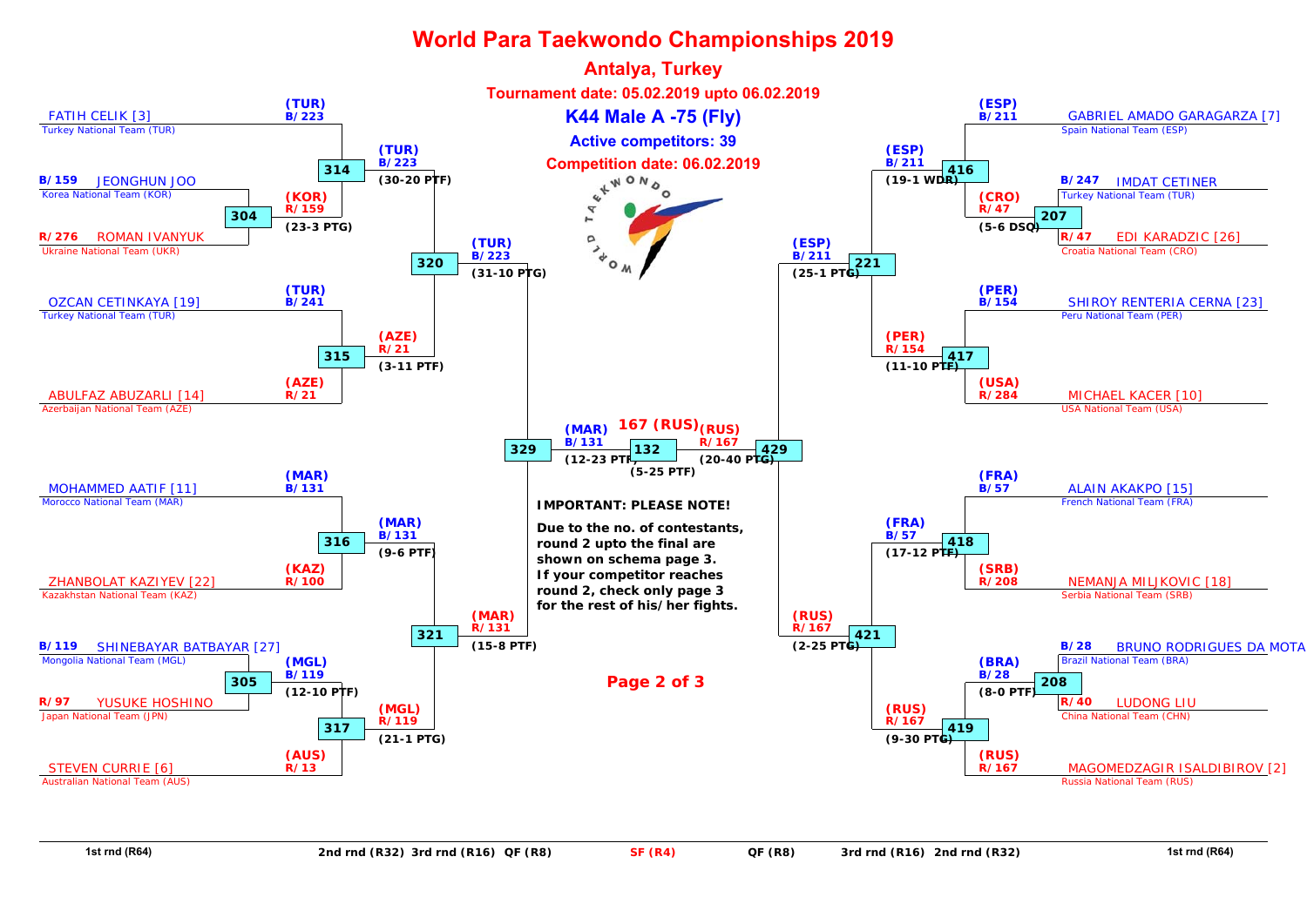

aekoplan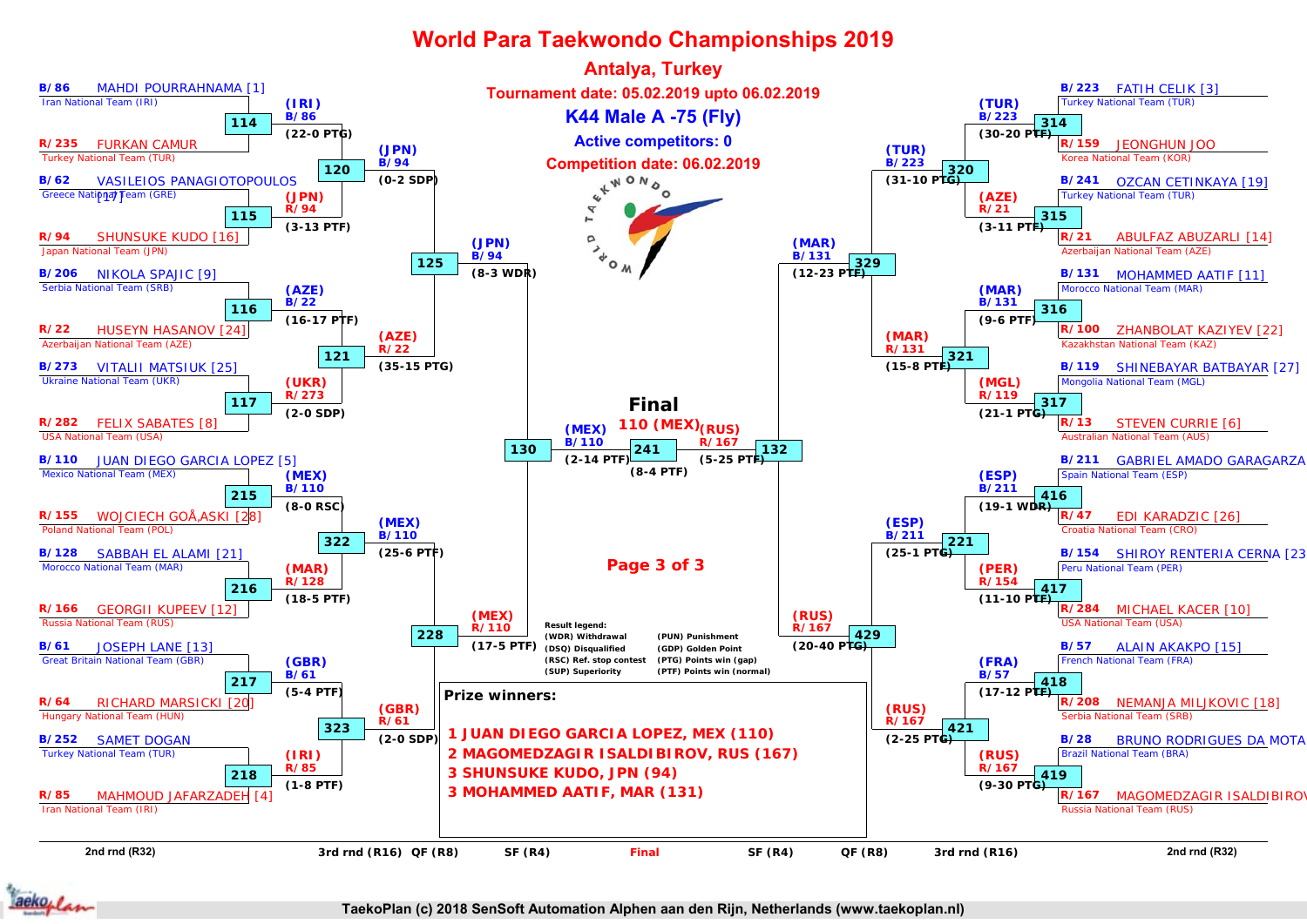

aekoplan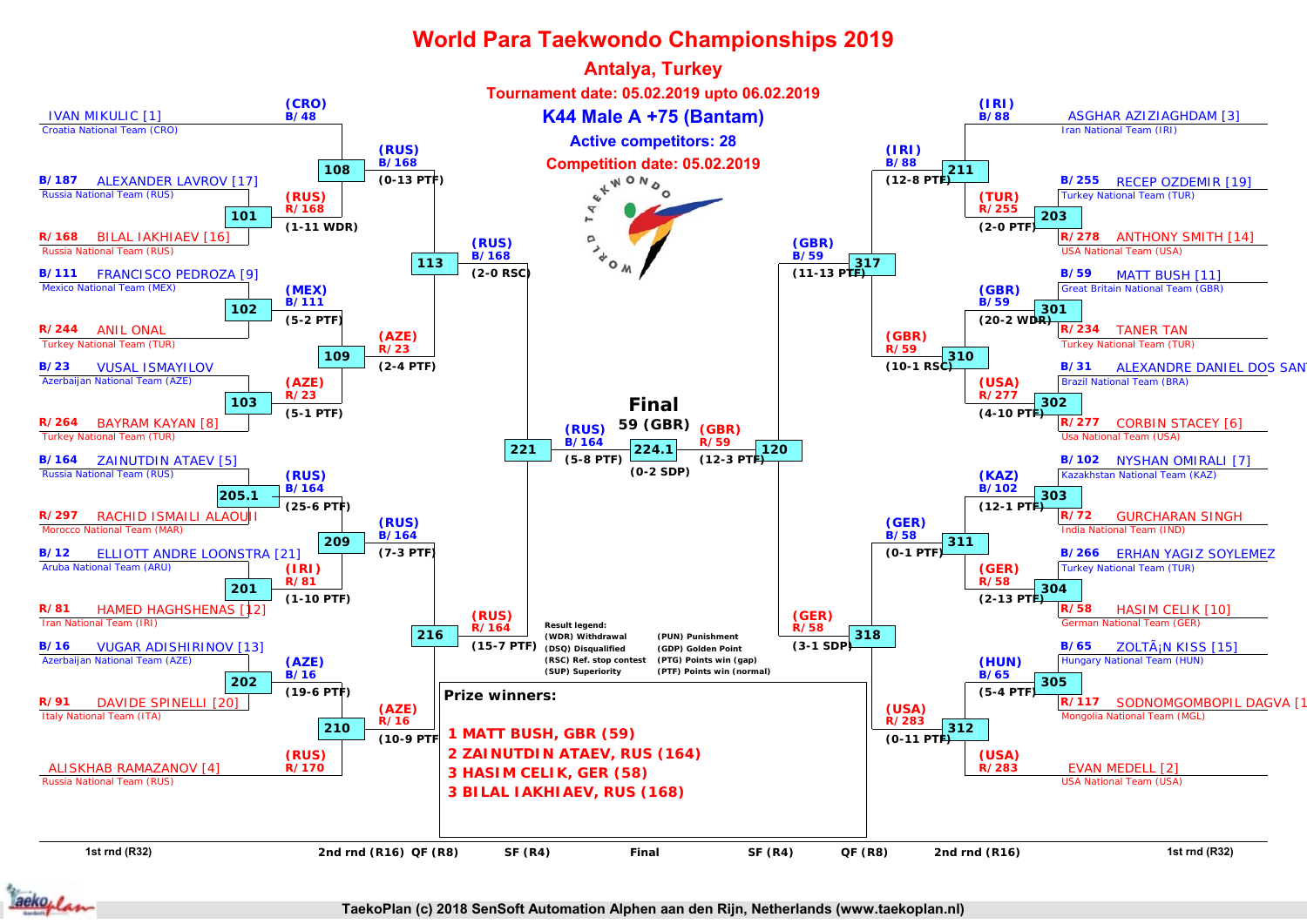



Uzbekistan National Team (UZB)



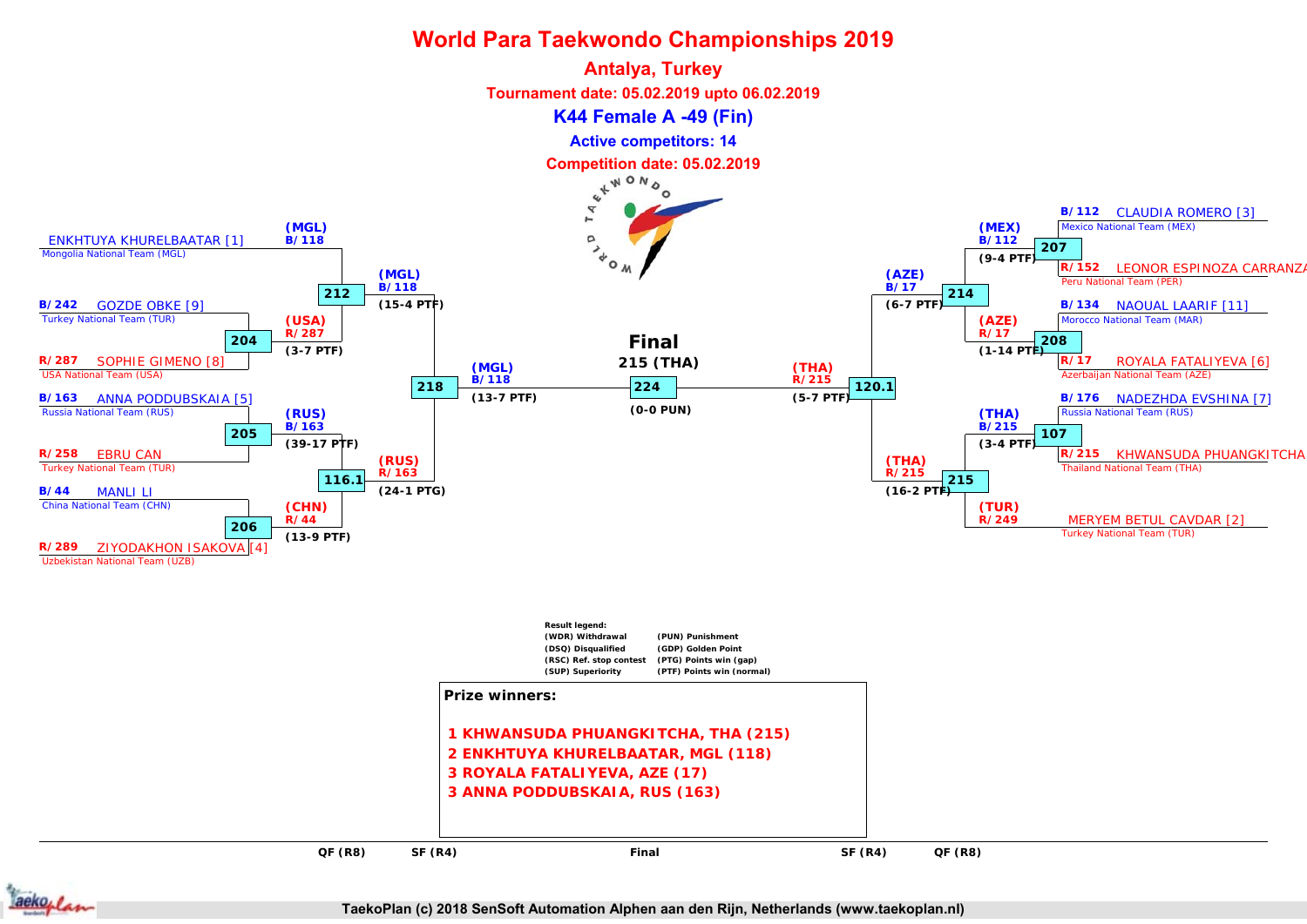



**TaekoPlan (c) 2018 SenSoft Automation Alphen aan den Rijn, Netherlands (www.taekoplan.nl)**